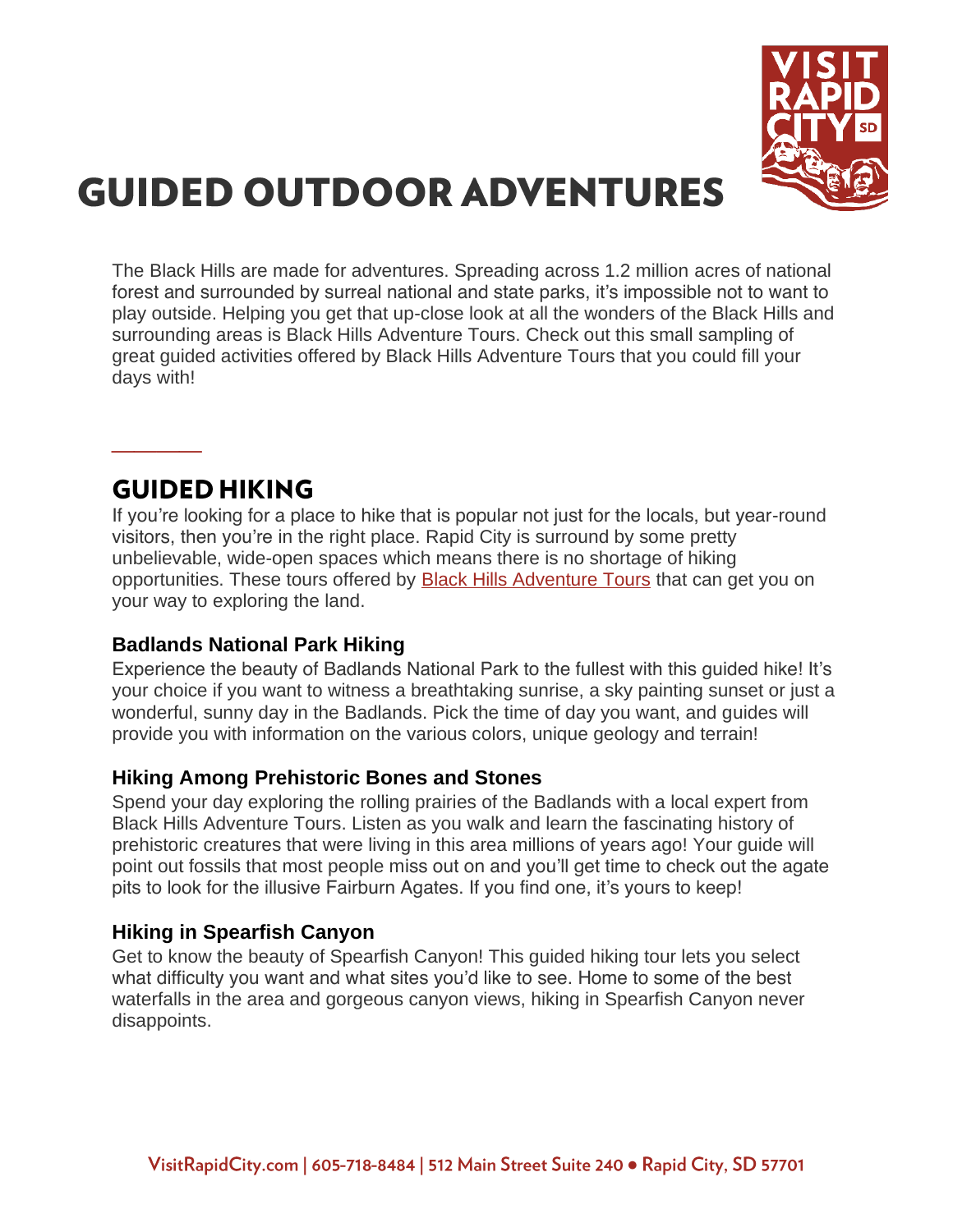### **GUIDED BIKING**

**\_\_\_\_**

**\_\_\_\_**

**\_\_\_\_**

Journey through the hills with a guided bike tour! With miles of trails to explore, it's a great way to take in the towering ponderosa pines and brilliant rock formations of the Black Hills National Forest.

#### **[Biking on Mickelson Trail](https://www.blackhillsadventuretours.com/copy-of-tours-services)**

Coast the Black Hills with a guided bike tour on the Mickelson Trail! This trail is an old, converted railroad that provides stunning views and fresh mountain air. Select the distance and destination you want to go and enjoy the ride! No matter your biking skills, this trail can be fun for the whole family!

## **WATERSPORT RENTALS AND TOURS**

Float away on the crystal-clear waters of Pactola Reservoir with one of these fun watersports!

#### **[Paddleboarding](https://www.blackhillsadventuretours.com/copy-of-tours-services) or Kayaking**

Coast across the blue waters of Pactola Reservoir with a rented paddleboard or kayak or on a guided kayak tour with Black Hills Adventure Tours! This mountain lake offers dazzling Black Hills views and cooling waters that are perfect for enjoying on a warm summer day.

### **SIGHTSEEING TOURS**

Take in the spectacular sites that surround Rapid City with one or more of the guided sightseeing tours offered by Black Hills Adventure Tours!

#### **[Black Hills Monument Tour](https://www.blackhillsadventuretours.com/copy-of-adventure-tours)**

There are big things waiting to be seen in our area, let Black Hills Adventure Tours take you to them. With the Black Hills Monument Package, you'll see Mount Rushmore, Crazy Horse, Custer State Park and get time to enjoy some shopping in the historic town of Keystone!

### **[Northern Hills Tour](https://www.blackhillsadventuretours.com/copy-of-adventure-tours)**

In one day, this tour will let you explore the winding roads and waterfalls of Spearfish Canyon, tour the streets of Historic Deadwood, uncover treasures at the Homestake Mine Visitor Center, visit the Mt. Moriah Cemetery and check out the history displayed at the Adams Museum.